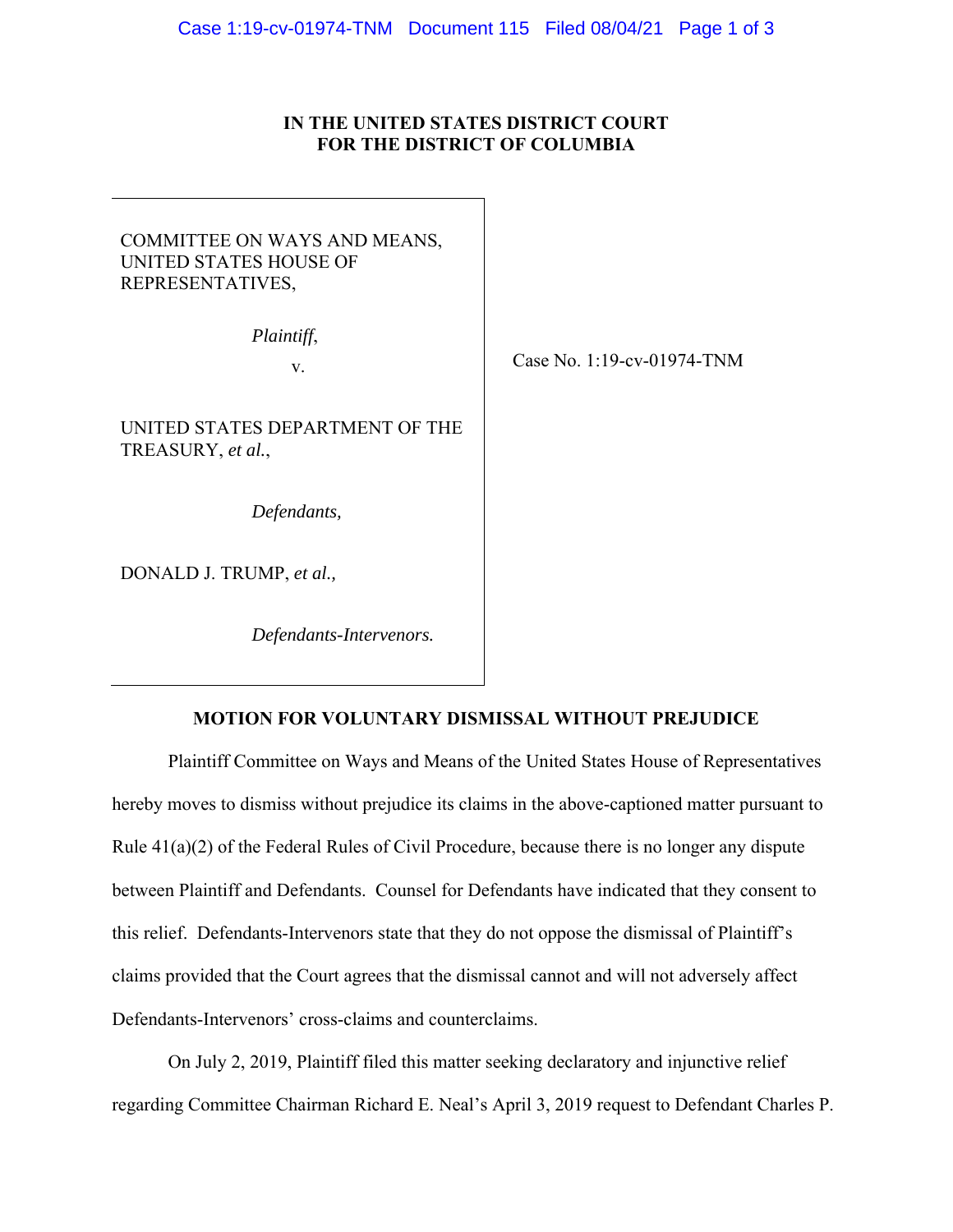#### Case 1:19-cv-01974-TNM Document 115 Filed 08/04/21 Page 2 of 3

Rettig, Commissioner of the Internal Revenue Service, and Chairman Neal's May 10, 2019 subpoenas to then-Defendant Steven T. Mnuchin, then-Secretary of the Treasury, and Commissioner Rettig. ECF Nos. 1, 1-1, 1-11, and 1-12. The request, pursuant to 26 U.S.C. § 6103(f), and subpoenas, instructed Defendants to produce certain tax returns and return information of then-President Donald J. Trump and eight of his business entities. On July 18, 2019, this Court granted the unopposed motion to intervene by then-President Trump and his business entities. ECF No. 14.

On August 20, 2019, Plaintiff filed a motion for expedited consideration of this case, ECF No. 30, and a motion for summary judgment, ECF No. 29. On August 29, 2019, this Court denied the motion to expedite and denied without prejudice the motion for summary judgment as premature. ECF No. 38. On September 6, 2019, Defendants and Defendants-Intervenors filed a motion to dismiss. ECF No. 44.

On January 14, 2020, this Court issued a minute order staying the case. On March 5, 2020, this Court issued a minute order lifting the stay. On March 20, 2020, this Court issued a further stay order, ECF No. 91, which remains in effect.

On June 16, 2021, Chairman Neal sent a request, pursuant to 26 U.S.C. § 6103(f), for certain tax returns and return information of Mr. Trump and eight of his business entities to Defendant Janet L. Yellen, Secretary of the Treasury, and Commissioner Rettig. ECF No. 111 Ex. A. On July 30, 2021, in response to a request from the Acting General Counsel of the Department of the Treasury for legal advice, the Department of Justice Office of Legal Counsel issued an opinion. ECF 111 Ex. B. That opinion concluded that Secretary Yellen must comply with Plaintiff's June 16, 2021 request, *id*. at 39, and Defendant Department of the Treasury has represented to this Court that it intends to do so, ECF No. 111 at 2.

2